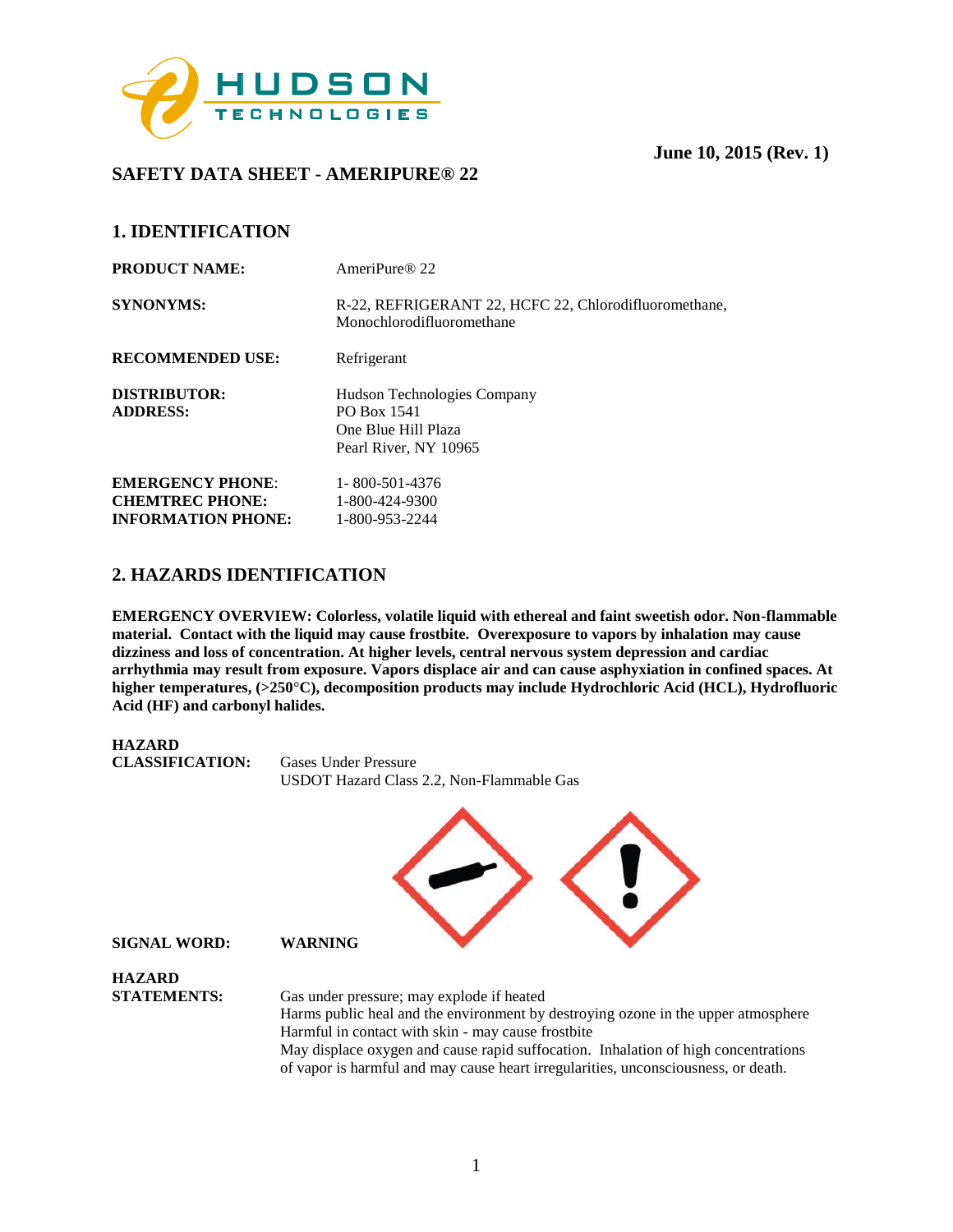

### **SAFETY DATA SHEET - AMERIPURE® 22**

#### **PRECAUTIONARY STATEMENTS**

|                  | <b>PREVENTION:</b> Do not breathe vapors. Use only with adequate ventilation - never in a closed |
|------------------|--------------------------------------------------------------------------------------------------|
|                  | space. Wear protective gloves. Wear eye protection.                                              |
| <b>RESPONSE:</b> | If inhaled: Remove person to fresh air and keep comfortable for breathing.                       |
|                  | Immediately call a physician. If not breathing, give artificial respiration, preferably          |
|                  | mouth to mouth.                                                                                  |
|                  | If breathing is difficult, give oxygen. Avoid stimulants. Do not give adrenalin                  |
|                  | If on skin: Wash with plenty of water (not hot water) or use other means to warm                 |
|                  | skin slowly.                                                                                     |
|                  | If in eyes: Rinse cautiously with water for several minutes. Remove contact lenses,              |
|                  | if present and easy to do. Continue rinsing. Call a physician.                                   |
| <b>STORAGE:</b>  | Protect from sunlight. Store in well-ventilated place.                                           |
|                  | Do not heat above $120^{\circ}F(50^{\circ}C)$ . Do not store in damp areas.                      |
| <b>DISPOSAL:</b> | Comply with Federal, State and local regulations. Reclaim by distillation or remove              |
|                  | to a permitted waste disposal facility                                                           |

**CARCINOGENICITY:** IARC-3/TLV-A4 – Not classifiable as a human carcinogen due to a lack of data.

|  | $OSHA: < 0.1\%$ | $ACGIH: <0.1\%$ | NTP: $< 0.1\%$ | IARC: $< 0.1\%$ |
|--|-----------------|-----------------|----------------|-----------------|
|--|-----------------|-----------------|----------------|-----------------|

### **3. COMPOSITION / INFORMATION ON INGREDIENTS**

|  | <b>PRODUCT NAME:</b> | AmeriPure <sup>®</sup> 22 |
|--|----------------------|---------------------------|
|--|----------------------|---------------------------|

**SYNONYMS:** R-22, REFRIGERANT 22, HCFC 22, Chlorodifluoromethane, Monochlorodifluoromethane

#### **INGREDIENT NAME CAS NUMBER WEIGHT %**

| Ingredient Name                | <b>CAS</b> Number |
|--------------------------------|-------------------|
| Chorodifluoromethane (HCFC-22) | 75-45-6           |

Trace impurities and additional material names not listed above may also appear in Section 15 toward the end of this Safety Data Sheet.

### **4. FIRST AID MEASURES**

**SKIN:** Promptly flush skin with water until all chemical is removed. If there is evidence of frostbite, bathe (do not rub) with lukewarm (not hot) water. If water is not available, cover with a clean, soft cloth or similar covering. Get medical attention if symptoms persist.

**EYES:** Immediately flush eyes with large amounts of water for at least 15 minutes (in case of frostbite water should be lukewarm, not hot) lifting eyelids occasionally to facilitate irrigation. Get medical attention if symptoms persist.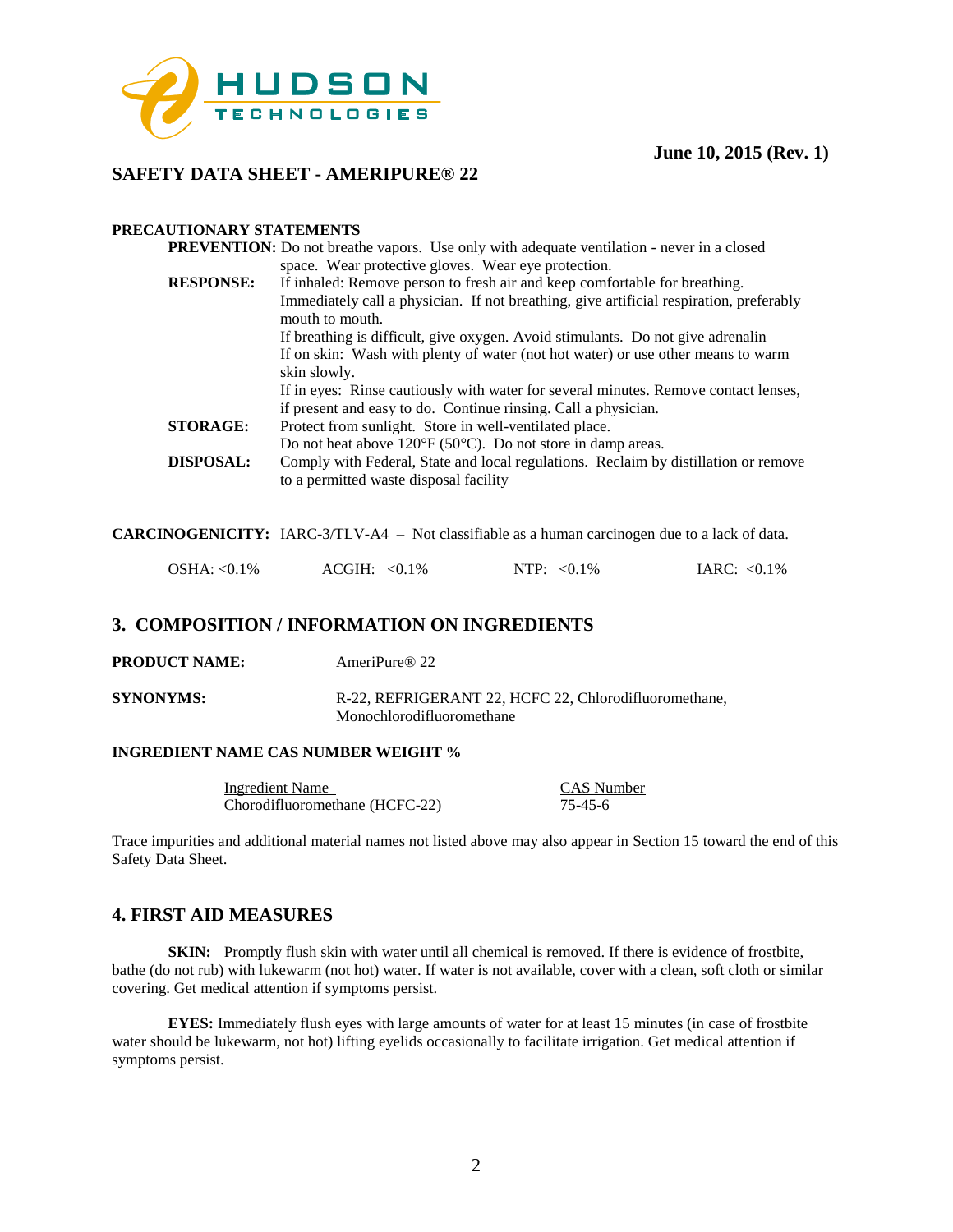

### **SAFETY DATA SHEET - AMERIPURE® 22**

**INHALATION:** Immediately remove to fresh air. If breathing has stopped, give artificial respiration. Use oxygen as required, provided a qualified operator is available. Get medical attention.

**INGESTION:** Ingestion is unlikely because of the physical properties and is not expected to be hazardous. In case of accidental ingestion, get medical attention. Do not induce vomiting unless instructed to do so by a physician.

**ADVICE TO PHYSICIAN:** Because of the possible disturbances of cardiac rhythm, catecholamine drugs, such as epinephrine, should be used with special caution and only in situations of emergency life support. Treatment of overexposure should be directed at the control of symptoms and the clinical conditions.

### **5. FIRE FIGHTING MEASURES**

| <b>FLAMMABLE LIMITS IN AIR,</b> | UPPER: $N/A$ |
|---------------------------------|--------------|
| (% BY VOLUME)                   | LOWER: N/A   |

#### **FLASH POINT**: None

**AUTOIGNITION TEMPERATURE:** F: >1170; C: >632)

#### **NFPA HAZARD CLASSIFICATION**

| FLAMMABILITY: 0<br><b>REACTIVITY:</b><br>OTHER.<br><b>HEALTH:</b><br>the contract of the contract of the contract of the contract of the contract of the contract of the contract of |
|--------------------------------------------------------------------------------------------------------------------------------------------------------------------------------------|
|--------------------------------------------------------------------------------------------------------------------------------------------------------------------------------------|

**EXTINGUISHING MEDIA**: Appropriate for combustibles in the area.

**SPECIAL FIRE FIGHTING PROCEDURES**: Use water spray to cool containers. Self-contained breathing apparatus (SCBA) is required if cylinders rupture and contents are released under fire conditions.

**UNUSUAL FIRE AND EXPLOSION HAZARDS:** Cylinders may rupture under fire conditions. HCFC 22 should not be permitted to mix with air above atmospheric pressure or at high temperatures, or in an oxygen enriched environment, since under such conditions it can become combustible in the presence of an ignition source.

**HAZARDOUS DECOMPOSITION PRODUCTS**: Under high temperatures, this product can form hydrofluoric acid, and possibly carbonyl fluoride.

### **6. ACCIDENTAL RELEASE MEASURES**

#### **IN CASE OF SPILL OR OTHER RELEASE:**

(Always wear recommended personal protective equipment.)

Evacuate unprotected personnel. Protected personnel should remove ignition sources and shut off leak, if without risk, and provide ventilation. Use self-contained breathing apparatus (SCBA) for large spills or releases. Unprotected personnel should not return until air has been tested and determined safe, including low- lying areas.

#### **Spills and releases may have to be reported to Federal and/or local authorities. See Section 15 regarding reporting requirements.**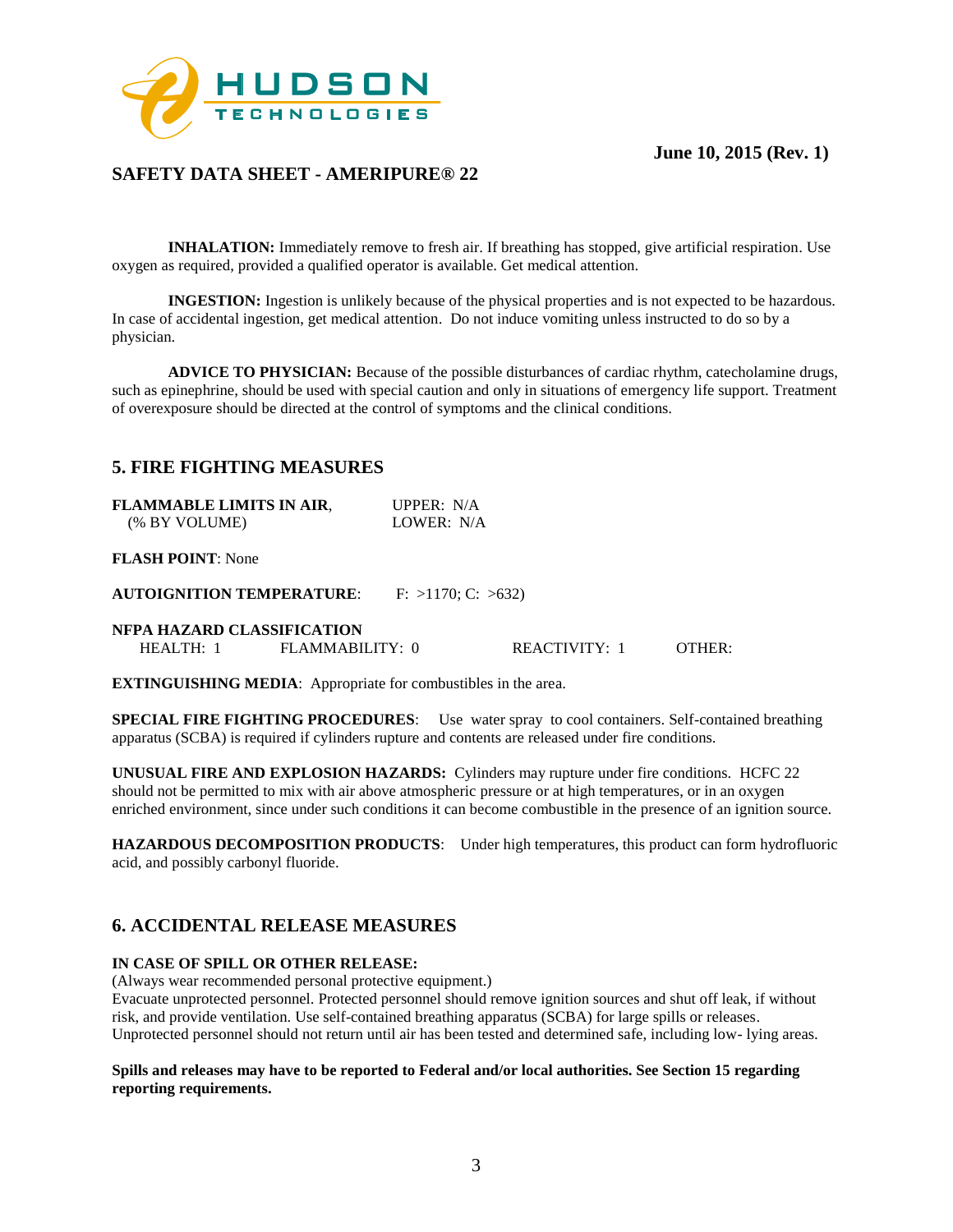

# **SAFETY DATA SHEET - AMERIPURE® 22**

# **7. HANDLING AND STORAGE**

**NORMAL HANDLING:** Always wear recommended personal protective equipment.

Avoid breathing vapors and liquid contact with eyes, skin or clothing. Do not puncture or drop cylinders, expose them to open flame or excessive heat. Use authorized cylinders only. Follow standard safety precautions for handling and use of compressed gas cylinders. R-22 should not be mixed with air above atmospheric pressure for leak testing or any other purpose.

#### **STORAGE RECOMMENDATIONS:**

Store in a cool, well-ventilated area of low fire risk and keep out of direct sunlight. Protect cylinder and its fittings from physical damage. Storage in subsurface locations should be avoided. Close valve tightly after use and when empty. Cylinder temperatures should not exceed 52° C (125° F).

# **8. EXPOSURE CONTROLS / PERSONAL PROTECTION**

**ENGINEERING CONTROLS:** Provide local ventilation at filling zones and areas where leakage is probable. Mechanical (general) ventilation may be adequate for other operating and storage areas.

#### **PERSONAL PROTECTIVE EQUIPMENT**

**SKIN PROTECTION:** Skin contact with refrigerant may cause frostbite. General work clothing and gloves (leather) should provide adequate protection. If prolonged contact with the liquid or gas is anticipated, insulated gloves constructed of PVA, neoprene or butyl rubber should be used. Any contaminated clothing should be promptly removed and washed before reuse.

**EYE PROTECTION:** For normal conditions, wear safety glasses. Where there is reasonable probability of liquid contact, wear chemical safety goggles.

**RESPIRATORY PROTECTION:** None generally required for adequately ventilated work situations. For accidental release or non-ventilated situations, or release into confined space, where the concentration may be above the PEL of 1,000 ppm, use a self-contained, NIOSH- approved breathing apparatus or supplied air respirator. For escape: use the former or a NIOSH-approved gas mask with organic vapor canister.

**ADDITIONAL RECOMMENDATIONS:** Where contact with liquid is likely, such as in a spill or leak, impervious boots and clothing should be worn. High dose-level warning signs are recommended for areas of principle exposure. Provide eyewash stations and quick-drench shower facilities at convenient locations. For tank cleaning operations, see OSHA regulations, 29 CFR 1910.132 and 29 CFR 1910.133.

### **EXPOSURE GUIDELINES**

**INGREDIENT NAME ACGIH TLV OSHA PEL OTHER LIMIT**<br>Chlorodifluoromethane None None \*1000 ppm TWA None \*1000 ppm TWA (8hr); \*3,540 mg/m<sup>3</sup> \* = Workplace Environmental Exposure Level (AIHA and NIOSH)

#### **OTHER EXPOSURE LIMITS FOR POTENTIAL DECOMPOSITION PRODUCTS:**

Hydrogen Fluoride: ACGIH TLV: 3 ppm ceiling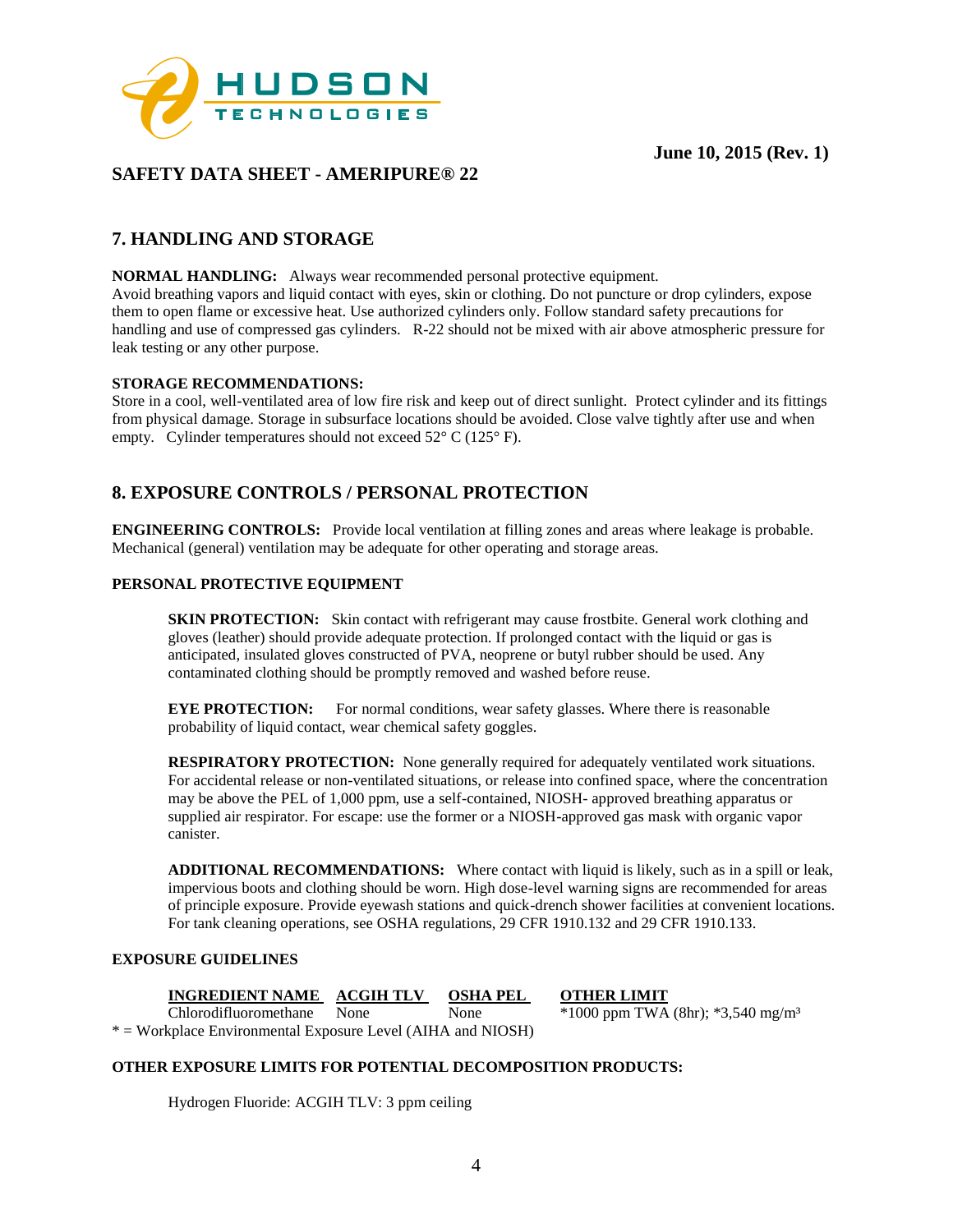

# **SAFETY DATA SHEET - AMERIPURE® 22**

# **9. PHYSICAL AND CHEMICAL PROPERTIES**

APPEARANCE: Clear, colorless liquefied gas ODOR: Slight ethereal PHYSICAL STATE: liquefied gas PH Neutral<br>BOILING POINT (@ 736 mm Hg): F: -41.4 BOILING POINT ( $@$  736 mm Hg):

VAPOR PRESSURE (psia): 151 @ 77F (25C) VAPOR DENSITY (AIR = 1):  $3.03 \text{ @ } 77F (25C)$ SPECIFIC GRAVITY (H2O = 1):  $1.3 @ 77F (25C)$ EVAPORATION RATE (CCL4 =1): N/R SOLUBILITY IN WATER (@14.7 psia): 0.3 WT% @ 77F (25C) PERCENT SOLIDS BY WEIGHT: Gas PERCENT VOLATILE: 100% By Wt VOLATILE ORGANIC COMPOUNDS (VOC): Gas

C: -40.8

# **10. STABILITY AND REACTIVITY**

### **NORMALLY STABLE (CONDITIONS TO AVOID):**

The product is stable.

Do not mix with oxygen or air above atmospheric pressure. Any source of high temperature, such as lighted cigarettes, flames, hot spots or welding may yield toxic and/or corrosive decomposition products.

#### **INCOMPATIBILITIES:**

Under specific conditions: e.g. very high temperatures and/or appropriate pressures – Freshly abraded aluminum surfaces may cause strong exothermic reaction. Chemically active metals: potassium, calcium, powdered aluminum, magnesium and zinc.

#### **HAZARDOUS DECOMPOSITION PRODUCTS:**

Halogens, halogen acids and possibly carbonyl halides. These materials are toxic and irritating.

#### **HAZARDOUS POLYMERIZATION:**

Will not occur.

# **11. TOXICOLOGICAL INFORMATION**

Animal Data: Inhalation 4 hour LC 50: 220,000 ppm in rats; Oral ALD : >1,000 mg/kg in rats

# **12. ECOLOGICAL INFORMATION**

**Aquatic Toxicity:** 48-hour EC50, Daphnia magna: 433 mg/L **Degradability (BOD):** R-22 is a gas at room temperature; therefore, it is unlikely to remain in water. **Octanol Water Partition Coefficient:** 1.08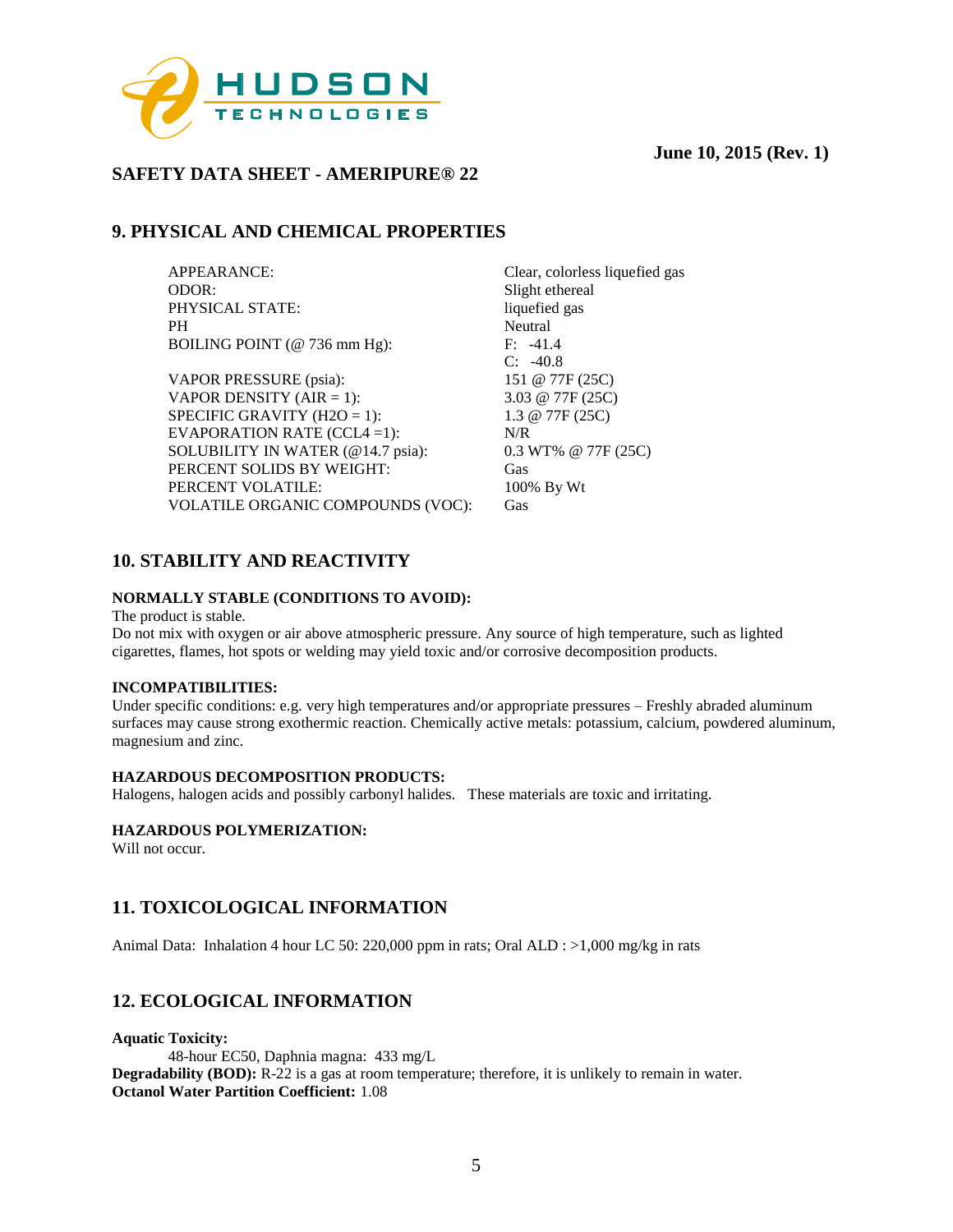



# **SAFETY DATA SHEET - AMERIPURE® 22**

# **13. DISPOSAL CONSIDERATIONS**

**RCRA -** Not a hazardous waste.

#### **OTHER DISPOSAL CONSIDERATIONS:**

Disposal must comply with federal, state, and local disposal or discharge laws. R-22 is subject to U.S. Environmental Protection Agency Clean Air Act Regulations Section 608 in 40 CFR Part 82 regarding refrigerant recycling.

**The information offered here is for the product as shipped. Use and/or alterations to the product such as mixing with other materials may significantly change the characteristics of the material and alter the RCRA classification and the proper disposal method.** 

# **14. TRANSPORT INFORMATION**

| <b>HAZARD CLASS:</b>          | 2.2                             |
|-------------------------------|---------------------------------|
| <b>PROPERR SHIPPING NAME:</b> | <b>CHLORODIFLUOROMETHANE</b>    |
| <b>ID NUMBER:</b>             | UN1018                          |
| <b>PACKING GROUP:</b>         | N/A                             |
| <b>LABEL STATEMENT:</b>       | NONFLAMMABLE GAS                |
| <b>SHIPPING CONTAINERS:</b>   | Tank Cars, cylinders, ton tanks |

For additional information on shipping regulations affecting this material, contact the information number found in Section 1.

# **15. REGULATORY INFORMATION**

### **TOXIC SUBSTANCES CONTROL ACT (TSCA)**

**TSCA INVENTORY STATUS:** Components listed on the TSCA inventory **OTHER TSCA ISSUES:** None

### **SARA TITLE III / CERCLA**

"Reportable Quantities" (RQs) and/or "Threshold Planning Quantities" (TPQs) exist for the following ingredients.

**INGREDIENT NAME SARA / CERCLA RQ (lb.) SARA EHS TPQ (lb.)**  No ingredients listed in this section

**Spills or releases resulting in the loss of any ingredient at or above its RQ requires immediate notification to the National Response Center [(800) 424-8802] and to your Local Emergency Planning Committee.** 

**SECTION 311 HAZARD CLASS:** IMMEDIATE PRESSURE

**SARA 313 TOXIC CHEMICALS:** R22 is listed as a SARA 313 "Toxic Chemical". CAS numbers and weight percents are found in Section 3.

**STATE RIGHT-TO-KNOW :** R22 is a listed chemical for state right-to-know purposes.